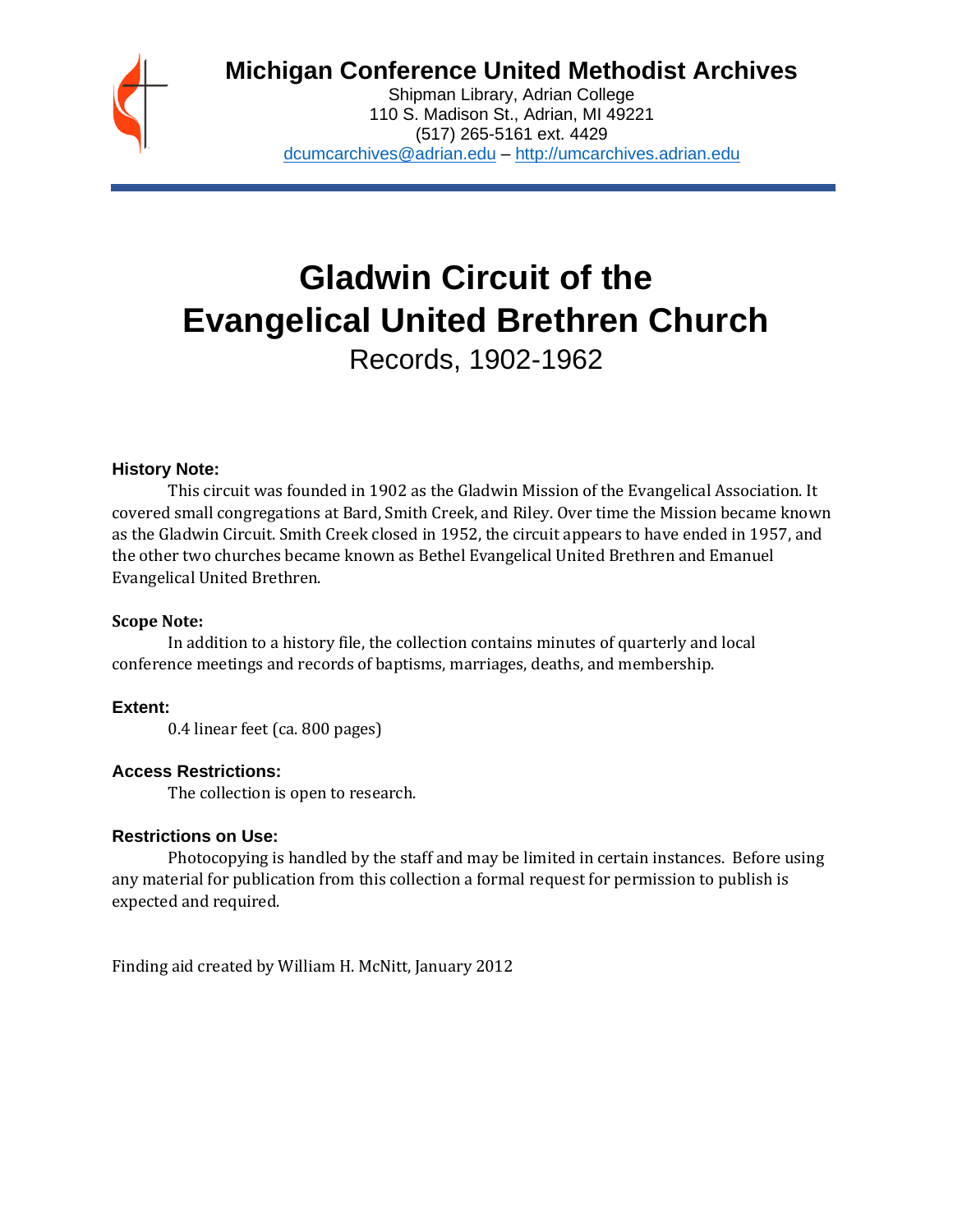# **Appointments List**

The Gladwin Circuit was discontinued in 1887 and restarted again in 1900.

- 1886-1887: L.B. Felix
- 1900-1902: Frank H. Bayles
- 1902-1903: Valentine Buxton
- 1903-1905: Charles W. Ross
- 1905-1906: Sylvester C. Croff
- 1906-1908: Edward A. Perone
- 1908-1909: Frank H. Bailey
- 1909-1910: Clarence M. Early
- 1910-1911: Gustave Raduchel
- 1911-1912: George Bates
- 1912-1913: Elisha Millard
- 1913-1914: Archie M. Oviatt
- 1914-1915: Sumner Young
- 1915-1916: William E. Gottesleben
- 1916-1921: Andrew J. Hettler
- 1921-1922: William Warrilow
- 1922-1924: Leonard F. Burkey
- 1924-1929: Edward F. Bailey
- 1929-1932: Frank A. Hood
- 1932-1937: Lester A. Ruegsegger
- 1937-1941[: Wayne M. Palmer](http://umcarchives.adrian.edu/clergy/palmerwm.php)
- 1941-1947: Marvin R. Jewell
- 1947-1948: Roy I. Johnston
- 1948-1950: Samuel R. Wurtz
- 1950-1955[: Edward F. Rhoades](http://umcarchives.adrian.edu/clergy/rhoadesef.php)
- 1955-1957: James Dempsey
- 1957-1961: Howard Somers
- 1961-1962: To be supplied
- 1962-1964: Willard Ireland
- 1964-1968: Herman A. Brannan